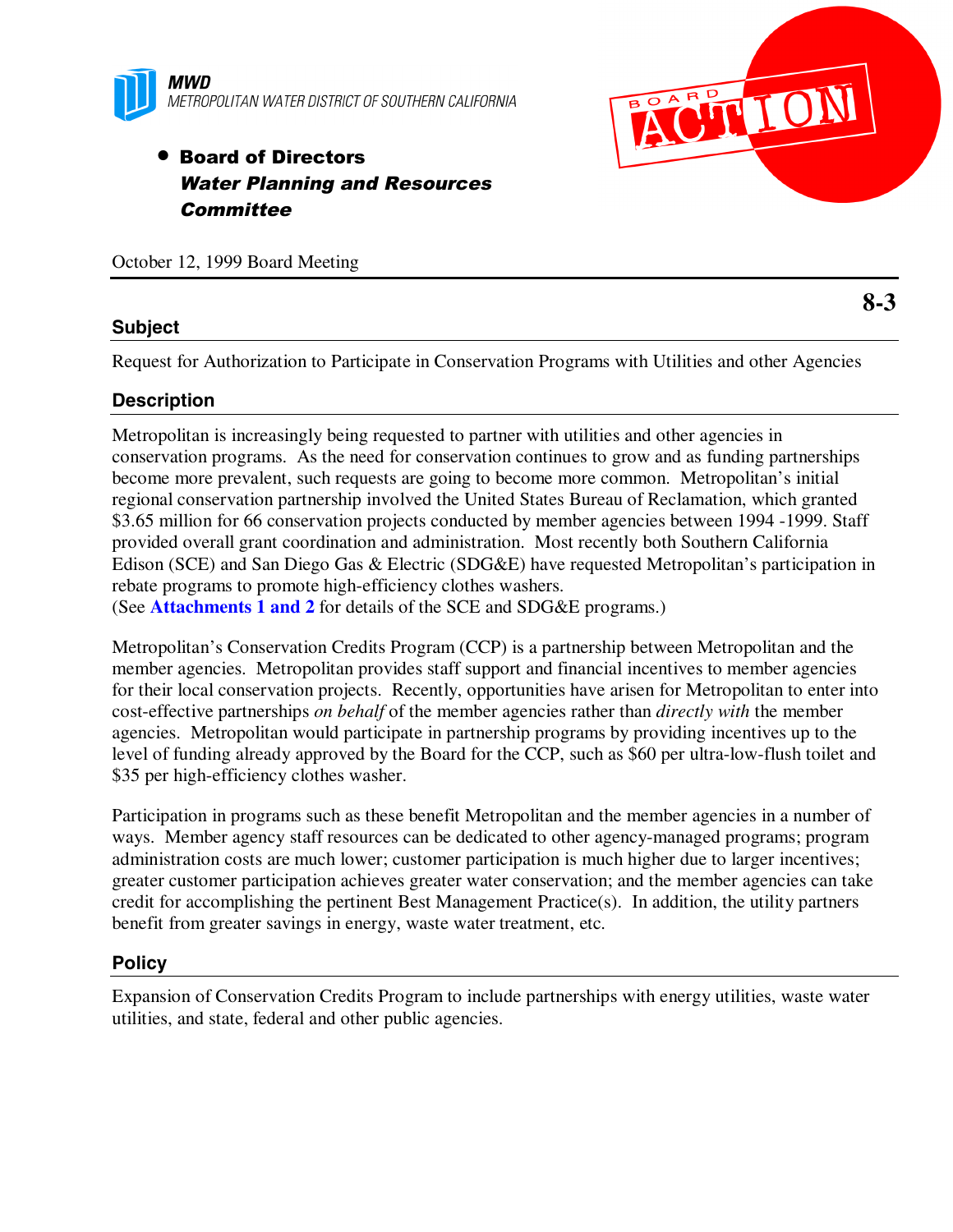# **Board Options/Fiscal Impacts**

#### **Option #1**

Authorize the General Manager to expand the CCP to include partnerships with energy utilities, waste water utilities, and state, federal and other public agencies. No unbudgeted fiscal impact. Funding incentives of all conservation programs, including regional conservation programs, will not exceed the level of funding already approved by the Board for CCP. Both Metropolitan and the member agencies can achieve substantial savings in program administration costs. Substantial leveraging of resources will result in greater customer participation and greater water savings. Member agency budgets can be used more efficiently by allowing their staff to dedicate their efforts to managing local conservation programs. Such partnerships comply with the Memorandum of Understanding on Best Management Practices, to which Metropolitan and 25 member agencies are signatories.

#### **Option #2**

Do not authorize the General Manager to expand the CCP to include these partnerships, but approve *Metropolitan's participation with SDG&E in the regional washer rebate program for a total expenditure of \$253,750 (7,250 rebates at \$35 each).* No unbudgeted fiscal impact. Funding incentives of all conservation programs, including regional conservation programs, will not exceed the level of funding already approved by the Board for CCP.

#### **Option #3**

Do not authorize the General Manager to expand the CCP. No unbudgeted fiscal impact.

# **Staff Recommendation**

Option #1.

*Stephen N. Arakawa Acting Manager, Water Resource Management* *Date*

*General Manager Date*

**Attachment 1 Attachment 2**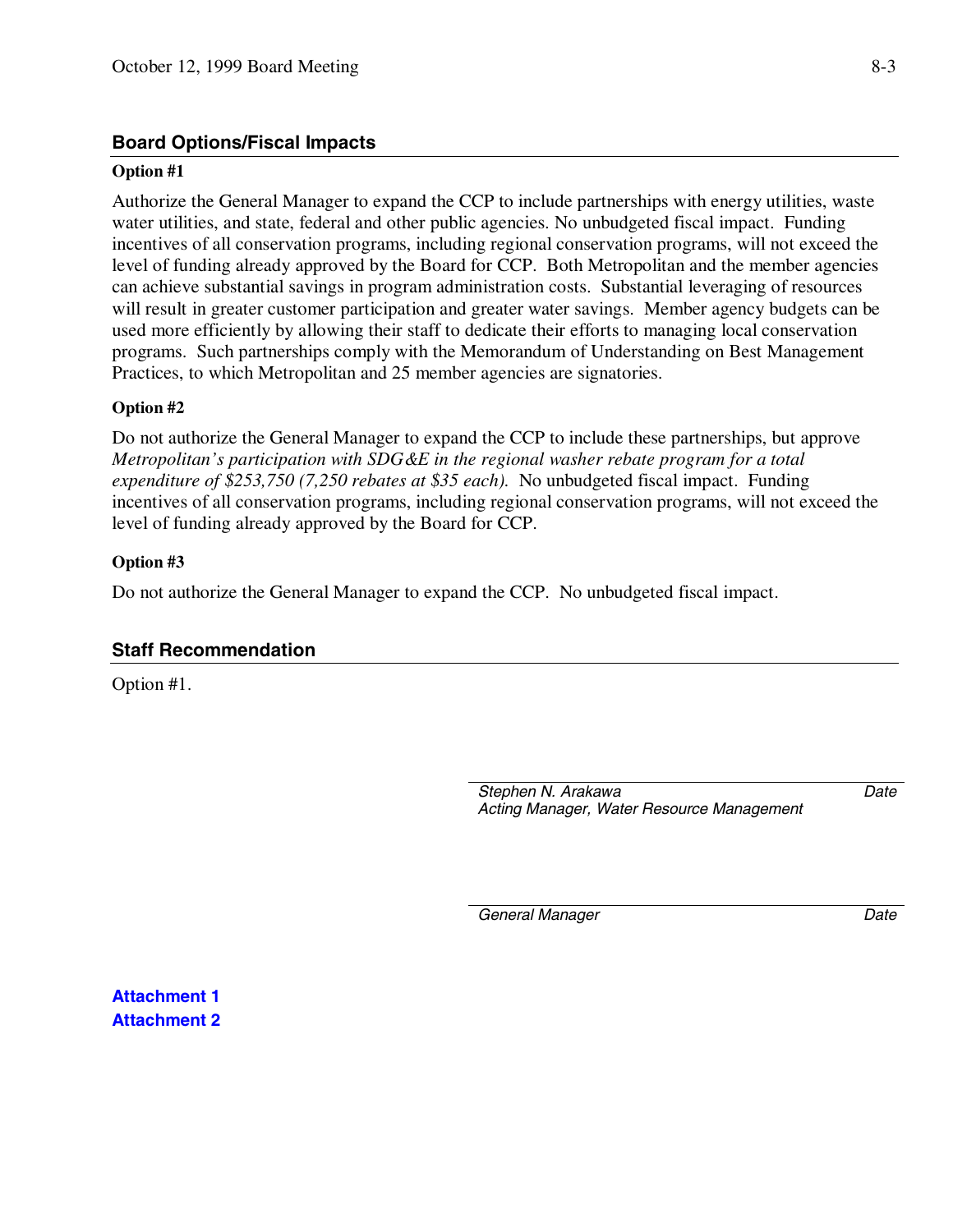# **Regional High-Efficiency Clothes Washer Rebate Programs with Southern California Edison and San Diego Gas & Electric**

Last January the Board approved Metropolitan's participation in a regional Washer Rebate Program with Southern California Edison (SCE) *(Board Letter 8-8, dated January 26, 1999)*. Metropolitan's participation complies with Best Management Practice (BMP) No. 6 of the Memorandum of Understanding Regarding Urban Water Conservation in California. This BMP states that if an energy service provider or a waste-water utility offers a financial incentive for the purchase of high-efficiency clothes washers (washers) within the service territory of a water agency, the water agency shall also offer a cost-effective financial incentive based on the marginal benefits of the water savings. Based on water savings to be achieved over the life of washers and the Conservation Credits Program incentive of \$154 per acre-foot of conserved water, Metropolitan provides a \$35 rebate for each washer installed. The \$35 incentive applies to each rebate issued SCE for those residential customers who are also customers of a water agency that receives water from Metropolitan's member agencies. SCE agreed to provide an additional rebate of either \$50 or \$100 depending on the energy efficiency rating of the make and model of washer. SCE funds all costs for program administration, promotional material, and program field support.

In June 1999, San Diego Gas & Electric (SDG&E) formulated a program similar to SCE's, covering its service territory of San Diego County and the southern portion of Orange County. SDG&E began its program June 9, 1999. Parties that intend to participate are Metropolitan, San Diego County Water Authority (SDCWA), the City of San Diego (CSD), and the United States Bureau of Reclamation (USBR). Metropolitan would provide \$35 for SDG&E customers who also receive water from SDCWA and Metropolitan Water District of Orange County. SDG&E's rebate levels for energy savings are \$50 and \$100, the same as SCE's rebates. Metropolitan proposes to fund up to 7,250 rebates at \$35 each, for a total maximum expenditure of \$253,750. All rebates are to be issued during Fiscal Year 1999-2000. Metropolitan funding for the SDG&E program would begin once the current washer program for 750 rebates involving Metropolitan, the SDCWA and SDG&E has been completed.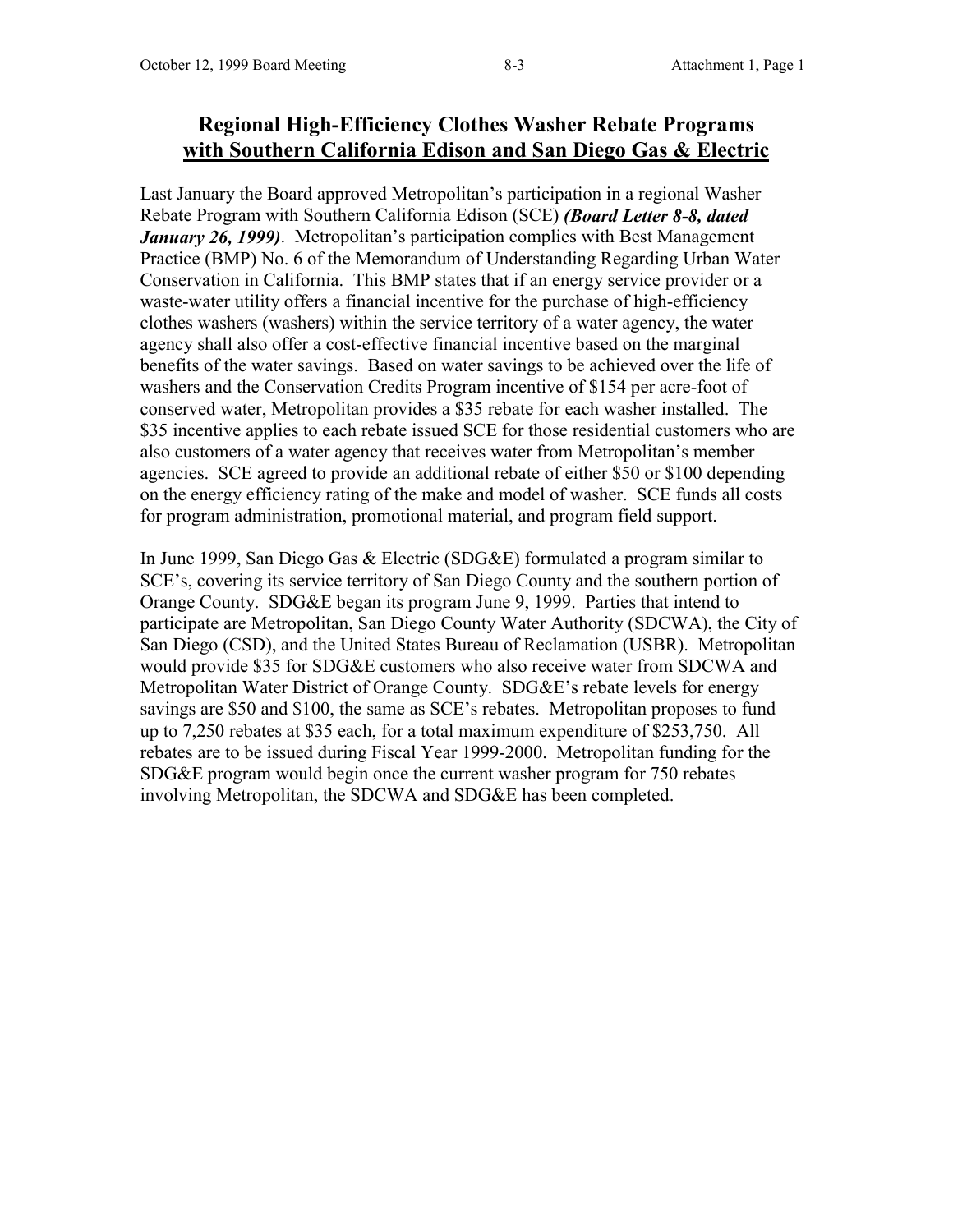# **8-8**

January 26, 1999

| To:                               | Board of Directors (Water Planning and Resources Committee—Action) |  |
|-----------------------------------|--------------------------------------------------------------------|--|
| From:                             | General Manager                                                    |  |
| <b>Submitted by: Debra C. Man</b> | Chief of Planning and Resources                                    |  |
| <b>Subject:</b>                   | Regional High Efficiency Clothes Washer Rebate Program             |  |

# **RECOMMENDATIONS**

It is recommended that the General Manager be authorized to: execute an agreement in a form approved by the General Counsel to participate in Southern California Edison's High Efficiency Residential Clothes Washer Rebate Program to provide up to 15,000 rebates of \$35 per customer for a total expenditure of \$525,000.

# **EXECUTIVE SUMMARY**

The Memorandum of Understanding Regarding Urban Water Conservation in California (MOU), revised September 30, 1997, includes a new Best Management Practice (BMP) for the promotion of High-Efficiency Clothes Washing Machine Rebate Programs. The BMP states that if an energy service provider offers a financial incentive for the purchase of High Efficiency Clothes Washers (Washers) within the service territory of a water agency, the water agency shall also offer a cost-effective financial incentive based on the marginal benefits of the water savings.

During 1998, Metropolitan co-funded a Washer rebate program with the Los Angeles Department of Water and Power (LADWP) and jointly participated with the San Diego County Water Authority (SDCWA) in a program administered by San Diego Gas & Electric. To date, the two programs have issued approximately 2,700 and 1,200 rebates, respectively. Metropolitan and SDCWA are also jointly funding 350 units in a Washer program with the City of San Diego.

Southern California Edison (SCE) is requesting Metropolitan's participation in a program to provide up to 15,000 rebates for all SCE residential customers who occupy individual dwelling units with clothes washers (Program) and who reside within a Metropolitan member agency service area. Based on established water savings per Washer, Metropolitan would add \$35 to the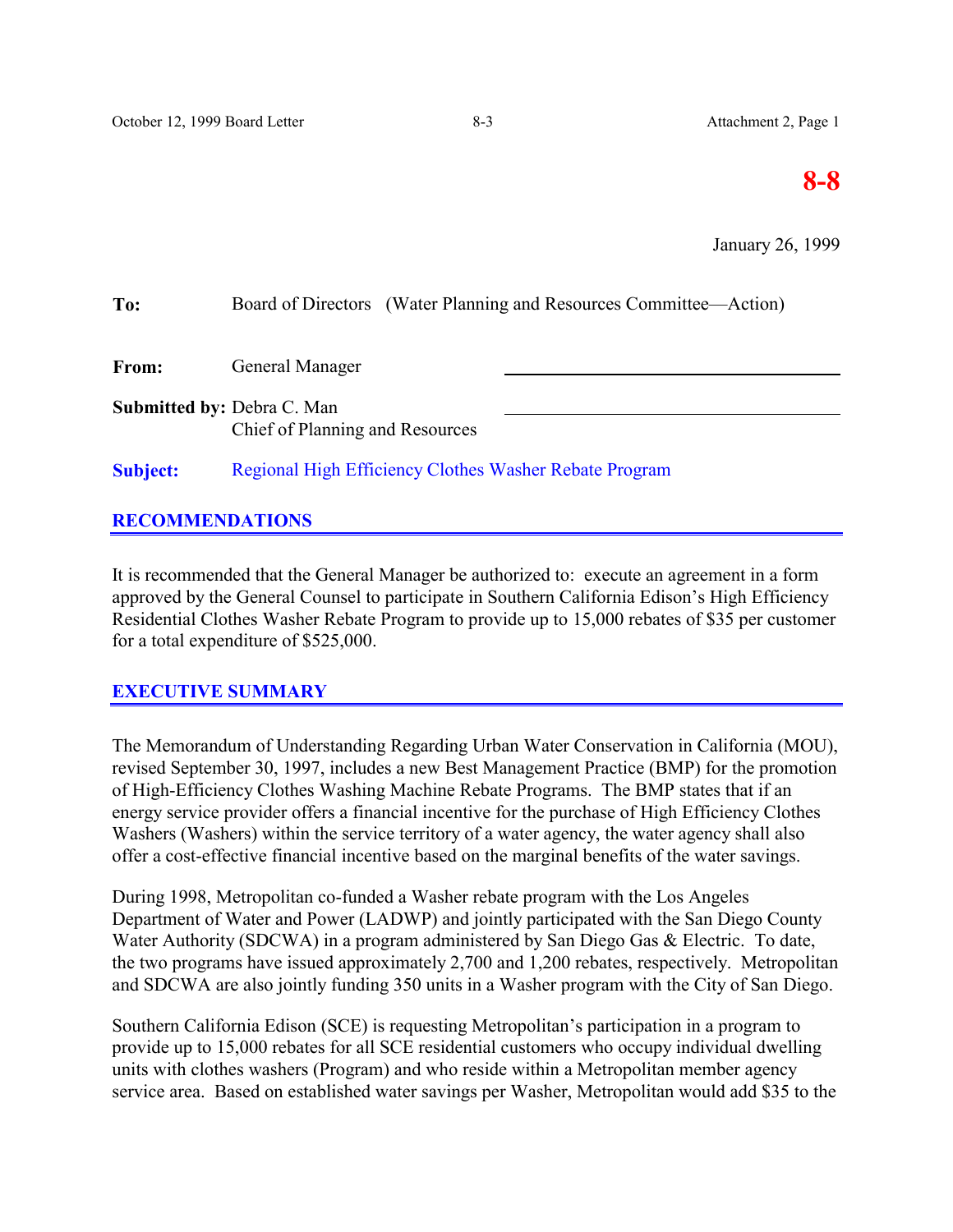| October 12, 1999 Board Letter | $8-3$ | Attachment 2, Page 2 |
|-------------------------------|-------|----------------------|
| Board of Directors            |       | January 26, 1999     |

rebate for the conserved water. The Program is scheduled to begin March 5, 1999 and end September 30, 1999. Metropolitan's maximum total commitment would be \$525,000 (15,000 rebates x \$35/rebate). The resulting water savings of 3,400 acre feet are expected to accrue during the product life of approximately 14 years.

Due to the immediacy of the Program start date and SCE's desire to offer a consistent rebate throughout its service territory, staff proposes that Metropolitan co-fund the Program without the need for direct financial participation by Metropolitan's member agencies. Precedent for such a regional program was established with Metropolitan's WaterWise Program in 1991-92, when Metropolitan distributed low-flow showerheads on behalf of Metropolitan's member agencies without their direct financial participation. For those member agencies that are not within SCE's service territory because they supply power as well as water, Metropolitan would enter into agreements to support Washer programs as it does the LADWP program.

There are several benefits of a regional program with SCE. First, Metropolitan's funding will be greatly leveraged by SCE's contribution; SCE will contribute approximately two thirds of the rebate amount. Second, SCE will manage the Program, reducing administrative costs for Metropolitan. Third, for Washers rebated in their service territories, member agencies will be able to count the water savings toward their obligations under the BMP MOU without additional funding and administrative expense. Fourth, successful Program implementation will further establish this technology as a standard water conserving measure to address a major indoor water use.

# **DETAILED REPORT**

High Efficiency Clothes Washers (Washers), used for many years in Europe, have a proven record of conserving water and energy and providing other ancillary benefits. These Washers save about 14 gallons per load. In September 1997, the Best Management Practices (BMP) MOU was revised to include a new BMP for the promotion of High Efficiency Clothes Washer Rebate Programs. After toilets, clothes washers are the highest consumer of potable water inside the residence. The BMP states that if an energy service provider offers a financial incentive for the purchase of Washers within the service territory of a water agency, the water agency shall also offer a cost-effective financial incentive based on the marginal benefits of the water savings.

To date, Metropolitan has co-funded two Washer programs, one sponsored by the Los Angeles Department of Water and Power (LADWP) and another jointly sponsored by the San Diego County Water Authority and San Diego Gas and Electric. Because of the newness of this conservation measure, these programs initially offered high rebates (\$200 - \$300 per Washer) to generate interest in these machines which typically retail at \$700 - \$1,100. Subsequently, those rebates have been reduced to \$100 - \$150 per Washer. During 1998, the two programs issued approximately 2,700 and 1,200 rebates respectively. Metropolitan and SDCWA are also jointly